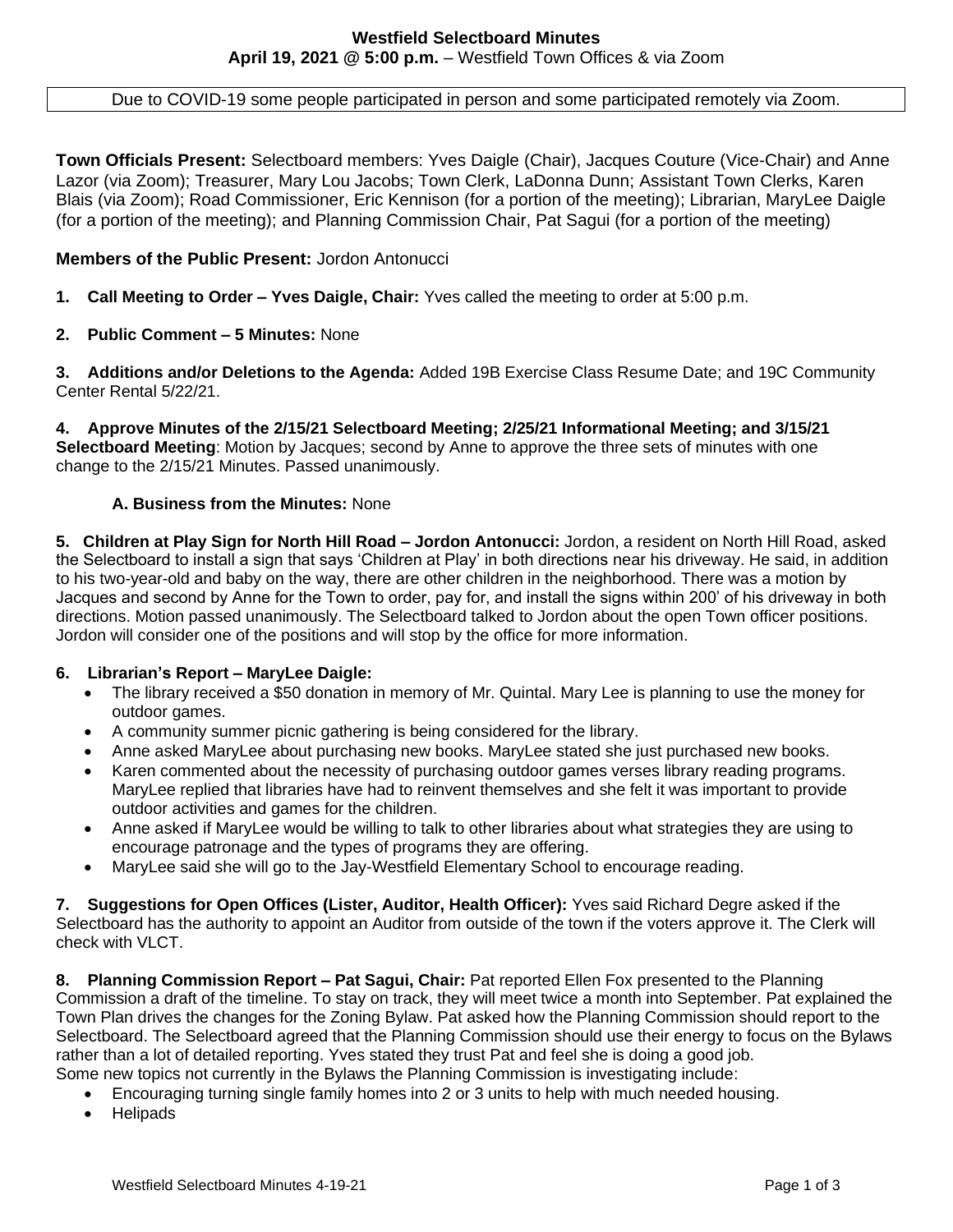• Drones are being used more and more in ag. Drones are noisy and are becoming more common as toys. The Planning Commission is supportive of farm use of drones. Jacques suggested finding out what other towns are doing and report back to the Selectboard.

# **9. Roads: Eric Kennison, Road Commissioner:**

- Jacques spoke with the radar sign technician who gave some suggestions. He checked all of the suggestions. Jason from D & D Electric is going to check the battery.
- Eric is meeting with Frank Mahoney from NVDA today on Monteith Road to discuss the Grants-in-Aid project.
- Lafayette will be installing the anchors in the guardrails on Buck Hill Road. Eric said he has been cleaning under all of the guardrails as part of the spring cleaning.
- Mary Lou asked Eric who was going to be the designated person he mentioned last year that will take care of the town projects such as installing road signs, etc. Eric said it would be him.
- Jacques reported the Town of Westfield has been approved for a \$5,000 Wild and Scenic Grant. More information will be mailed in the days to come.
- Eric said the truck rates for Kennison and Son were not increasing but he was planning to increase the machine rates. After discussion, it was decided since he had not discussed this during the budget hearings, there will be no increase in pricing for 2021.
- Yves asked Eric to lower the rolloff at the Recycling Center by a foot so it will be easier for people to drop their trash into the rolloff. Eric agreed to make the adjustment by Saturday.

# **10. Treasurer's Report – Mary Lou Jacobs, Treasurer:**

**A. Approve Warrants for Expenditures Dated: 3/18/21 \$14,367.17 (bills); \$2,992.11 (payroll); 3/25/21 \$4,406.86 (bills): 3/31/21 \$10,124.07 (bills); \$5,207.32 (payroll); 4/8/21 \$2,355.28 (bills); and 4/15/21 \$14,927.38 (bills); \$3,558.38 (payroll):** There was a motion by Anne and second by Jacques to approve the warrants as listed. Yves agreed.

**B. Review Budget Status Report, Checking Account Balance & Investment Accounts (emailed in advance):** The budget status reports for the highway and general fund were emailed in advance of the meeting for review. There were no questions. Mary Lou reported there is \$236,604.80 in the general fund checking account. There is \$4806.20 in the restoration fund savings account; \$7,508.25 in the grader fund CD; \$5,005.50 in the reappraisal fund CD; \$10,011.00 in the unexpected expense CD; and \$31763.23 in the Good Neighbor CD. As of 3/31/21 the Edward Jones investment account is valued at \$164,065.16.

**C. Review and Sign Internal Financial Control (emailed in advance):** The Selectboard signed the annual review.

**11. Discuss Porta-Potty Rental for Recreation Area:** Feeling confident Covid numbers were going in the right direction, the Selectboard agreed to order the porta-potty for the season. Mary Lou will call and order it from Juddy's.

**12. Sheriff's Report for March:** There were 33.75 hours reported for March.

**13. Review and Re-adopt Purchasing Policy and Conflict of Interest and Ethical Conduct Policy (emailed in advance):** Motion by Jacques and second by Yves to re-adopt both documents. Passed unanimously.

**14. Municipal Planning Grant Reimbursement and Update on Scenic View Project:** LaDonna reported the final project report has been submitted to the state requesting reimbursement. LaDonna said the best possible outcome from the housing study has been realized with Scenic View announcing at the last steering committee meeting they plan to repurpose the facility into 10 efficiency apartments and one two-bedroom apartment. Once local and state permitting is in place RuralEdge hopes to start construction this summer. RuralEdge already has the funding in place for this project.

**15. Sign CUD Resolution Appointing Representatives to the Governing Board (emailed in advance):** The Selectboard signed the resolution reappointing Carrie Glessner (Representative) and Laura Emery (Alternate) to the NEK Community Broadband Communications Union District.

**16. Discuss Progress on Updating the Local Emergency Management Plan (LEMP) – Anne Lazor:** Anne and LaDonna are working on updating the LEMP on Wednesday. The final version will be available by the next meeting.